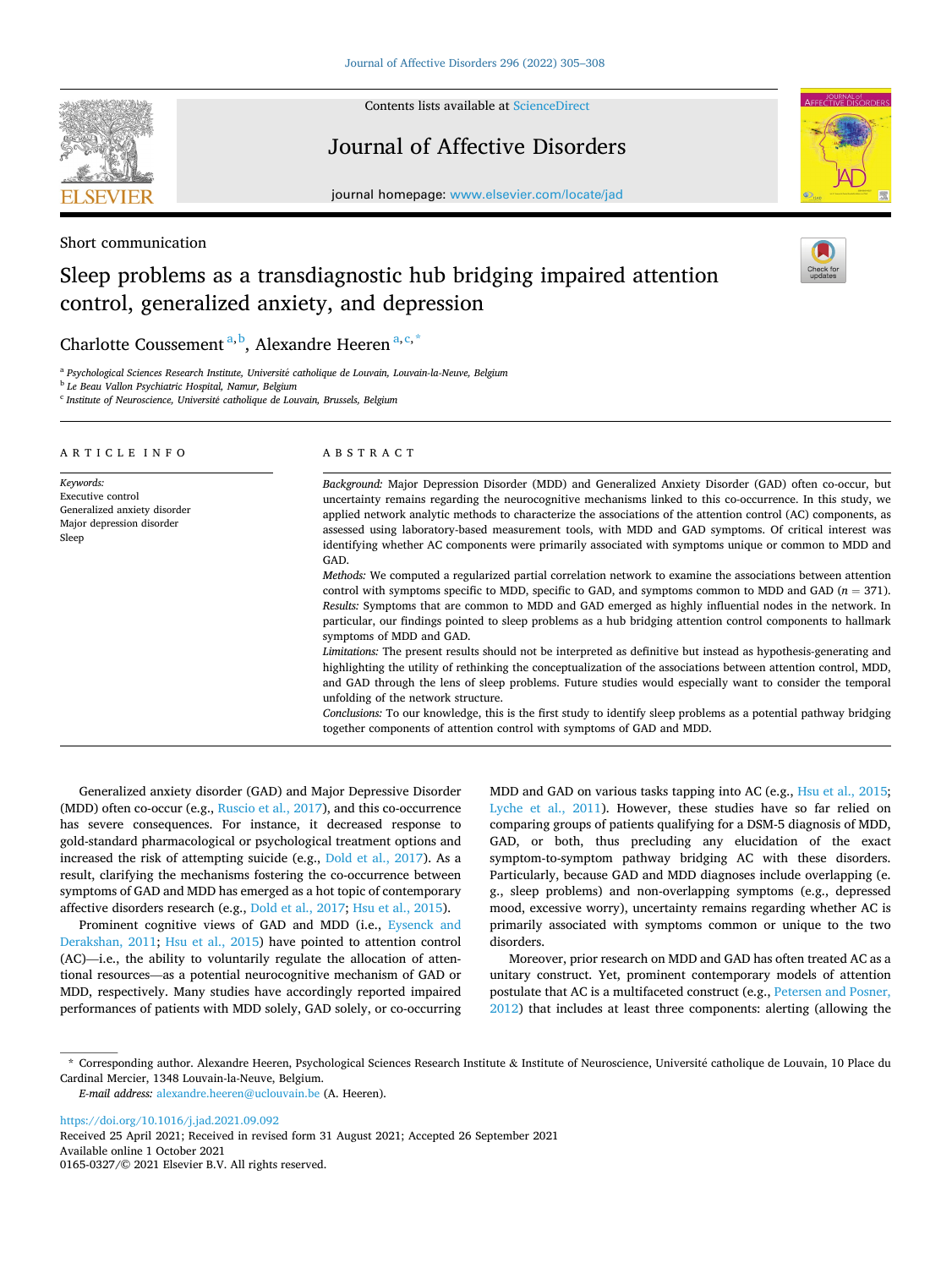<span id="page-1-0"></span>achievement of a state of alertness), orienting (allowing the selection of information from sensory inputs by engaging or disengaging attention to or from one stimulus among others), and executive (allowing conflict resolution among incompatible responses via the top-down control of attention). Inspired by the network approach to mental disorders that conceptualizes comorbidity as a natural consequence of symptom-to-symptom associations between the disorders ([Cramer et al.,](#page-3-0)  [2010\)](#page-3-0), the main goal of this project was to apply network analytic methods to characterize the associations of AC components with MDD and GAD symptoms. Of critical importance was identifying whether AC components were primarily associated with symptoms unique or common to the disorders.

# **1. Method**

#### *1.1. Participants*

We relied on an unselected sample of 371 Belgian French-speaking participants (75.7% women) from the general community and the Belgian "Beau Vallon" Psychiatric Hospital. Following guidelines for network analysis in psychopathology ([Fried, 2016\)](#page-3-0), we opted for an unselected sampling approach to avoid potential problems of range restriction that are likely among samples comprising only clinical or healthy volunteers. Participants were between the ages of 18 and 63 (*M*   $= 26.89, SD=10.84$ ). Their years of education completed since primary school ranged from 3 to 25 ( $M = 14.21$ ,  $SD=2.60$ ). The study was approved by the local Institutional Review Board. Each participant provided signed informed consent and was tested individually in a dim-lit laboratory setting.

# *1.2. Materials and measures*

#### *1.2.1. Symptoms measurement*

We assessed MDD and GAD symptoms using the validated French version the 21-item Beck Depression Inventory (BDI-II; [Beck et al., 1998\)](#page-3-0) and the Generalized Anxiety Disorder 7-item (GAD-7; [Micoulaud--](#page-3-0)[Franchi et al., 2016\)](#page-3-0). Their internal reliability was high in the present

sample, with Cronbach's alphas of 0.95 and 0.91, respectively, for the BDI-II and GAD-7.

## *1.2.2. Neuropsychological assessment of AC components*

We assessed the alerting, orienting, and executive components of AC via the Attention Network Task ([Fan et al., 2002](#page-3-0)), a highly validated and commonly-used tool in attention research. A complete description of the task is available in the supplementary materials.

# *1.3. Data analysis plan*

# *1.3.1. Data preparation*

Symptoms corresponding to the DSM-5 criteria unique to MDD, unique to GAD, and common to MDD and GAD were respectively estimated from the BDI-II and GAD-7 by aggregating items reflecting the same corresponding criterion (for a complete description of the procedure, see the supplementary materials). The alerting, orienting, and executive indices of the ANT were computed as in [Fan et al. \(2002\).](#page-3-0) For both the alerting and orienting components, greater values reflect greater efficiency, whereas greater values for the executive component indicate increased difficulty with executive control of attention. A full description of the computational approach is provided in the supplementary materials.

This data preparation resulted in 16 variables (see Fig. 1), each belonging to one of the four following categories: AC components, symptoms specific to MDD, symptoms specific to GAD, or symptoms common to MDD and GAD.

#### *1.3.2. Network estimation*

We estimated the network using a sparse Gaussian graphical model (GGM), which applies a graphical LASSO regularization ([Epskamp et al.,](#page-3-0)  [2018\)](#page-3-0) and the corresponding tuning parameter selected by minimizing the Extended Bayesian Information Criterion. We nonparanormally transformed all variables using the R package *huge* ([Jiang et al., 2019](#page-3-0)). This ensured that the data met the assumption of multivariate normality required by the GGM. In our GGM, nodes represented our 16 variables of interest and edges the regularized partial correlations between them. To



**Fig. 1.** Gaussian Graphical Model of the associations between components of attention control, symptoms specific to MDD, symptoms specific to GAD, and symptoms common to MDD and GAD.

*Note*. Nodes are labelled according to the corresponding DSM-5 criteria. Green edges represent positive regularized partial correlations, whereas red ones represent negative regularized partial correlations.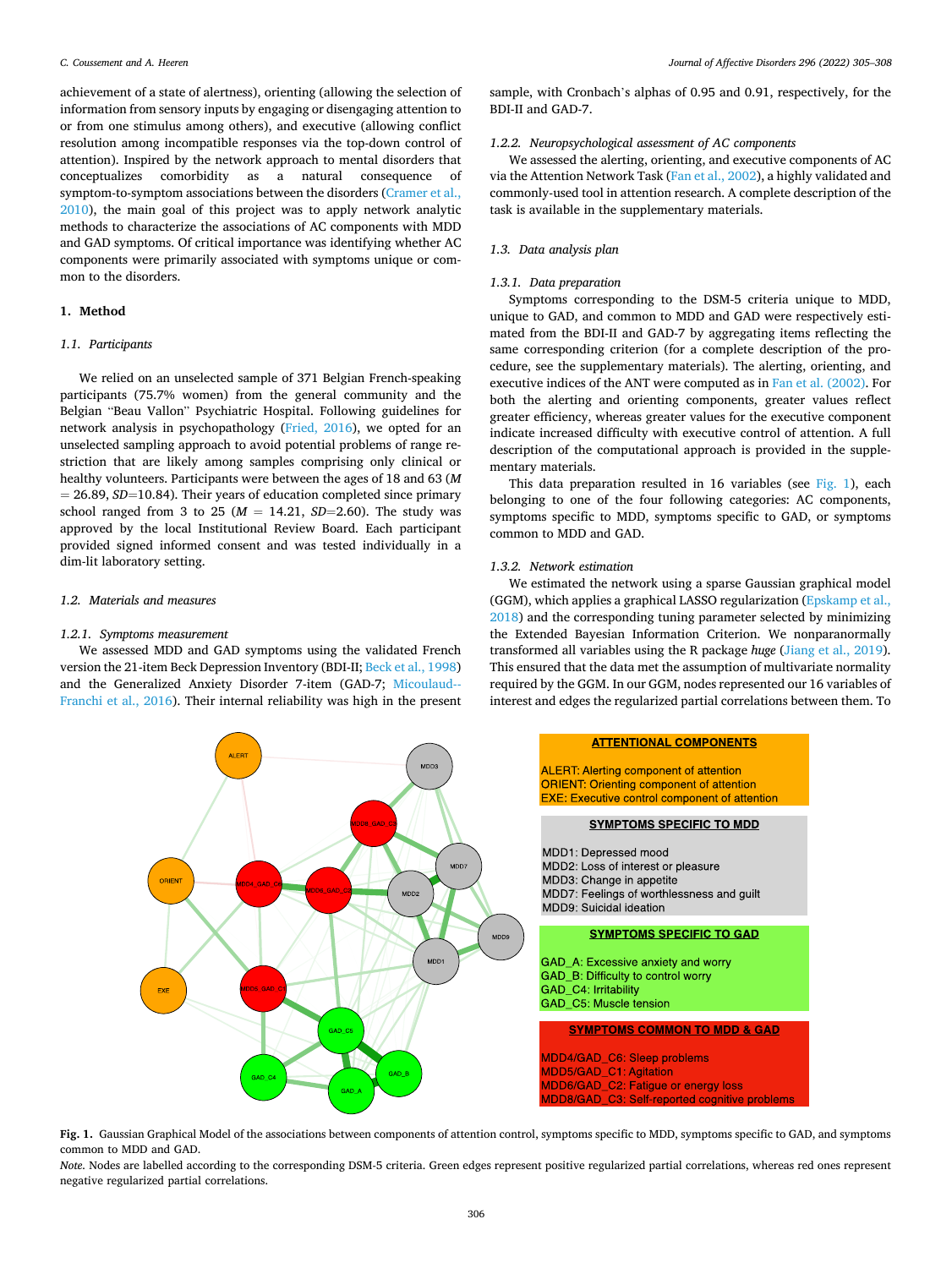quantify the importance of the cross-associations between nodes belonging to our four clusters of interest, we estimated the bridge expected influence of each node, which is the sum of the edge-weight values connecting a given node to all nodes in the other clusters. We assessed the stability and the accuracy of the edge-weight and bridge centrality estimates using 1000-iterations bootstrap methods. De-identified data and R script are publicly available via the Open Science Framework at [https://osf.io/fm9x7/.](https://osf.io/fm9x7/)

#### **2. Results**

[Fig. 1](#page-1-0) shows the GGM network, which was highly stable and robust (see the supplementary material). The thickness of the edge denotes the strength of the association, with a thicker edge indicating a larger association. We used the Fruchterman-Reingold layout algorithm to determine node placement so that nodes closer to the center of the network tend to yield the strongest associations with other nodes.

Although there were strong associations between nodes belonging to the same category, a few strong cross-category associations stood out. First, AC components were strongly associated with symptoms common to MDD and GAD, while hardly connected to symptoms specific to either MDD or GAD. In particular, sleep problems was positively associated with poor executive control and negatively associated with the orienting and alerting components of AC. Agitation was also positively associated with the orienting component of AC. Second, nodes denoting symptoms shared by MDD and GAD exhibited the highest bridge expected values (the bridge centrality estimates are available in the supplementary materials). Finally, there were only a few connections between AC and symptoms specific to one of the two disorders. For GAD, poor executive AC was associated with excessive worry and difficulty to control worry, dovetailng with previous research (e.g., [Eysenck and Derakshan, 2011](#page-3-0)). For MDD, there was only a very thin negative association between alerting and change in appetite.

## **3. Discussion**

Many people with MDD also suffer from GAD, and vice versa. Prominent cognitive models of GAD and MDD have pointed to AC as a potent neurocognitive mechanism of these disorders. To our knowledge, this is the first study to examine the network structure of the crossassociations between AC components with symptoms specific to either MDD or GAD and common to MDD and GAD.

Perhaps the most striking result was the observation that symptoms common to MDD and GAD emerged as highly influential nodes, sharing many strong associations with other nodes. In particular, our results pointed to sleep problems as a potential hub bridging AC components to symptoms of MDD and GAD.

Although our findings may seem at odds with prominent neurocognitive models pointing to AC as core processes common to MDD and GAD, they align with recent but empirically sound research viewing sleep problems as a transdiagnostic pathway at play in the onset of depression and anxiety-related psychopathology (e.g., [Cox and Ola](#page-3-0)[tunji, 2020;](#page-3-0) [Freeman et al., 2020](#page-3-0)). Likewise, numerous studies have linked sleep problems and AC, particularly with impairments in the executive control of attention (e.g., [Kuula et al., 2018](#page-3-0)). To our knowledge, this is the first study to identify sleep problems as potent pathways bridging together AC components and hallmark symptoms of MDD and GAD. Interestingly, the node denoting sleep problems was also strongly associated with fatigue/energy loss, another symptom shared by MDD and GAD emerging as a hub bridging the symptoms common to MDD and GAD to the specific ones, like muscle tension, loss of interest, or depressed mood. Given the strong association between sleep problems and fatigue/energy loss, our findings invite the hypothesis that sleep problems may trigger symptoms specific to GAD or MDD via fatigue and energy loss. However, the cross-sectional nature of our data precludes any definite conclusion regarding the cause-effect relationship between

our variables of interest, and further research is required to confirm our prediction.

Moreover, regarding whether AC is primarily associated with symptoms common or unique to the two disorders, we found that the strongest associations between AC components and hallmark symptoms of MDD and GAD involved symptoms common to MDD and GAD, primarily via sleep problems. This set of findings dovetails with prominent neurocognitive models pointing to AC as a potent mechanism of GAD and MDD (e.g., [Eysenck and Derakshan, 2011;](#page-3-0) [Hsu et al., 2015](#page-3-0)) and invite to the hypothesis of sleep problems as a potent process bridging AC to the disorders. Interestingly, the orienting component of AC was also highly related to agitation—another symptom common to MDD and GAD. Although the orienting component of AC did not emerge as a bridge per se, this observation lends some support to a shred of small but mounting evidence pointing to the orienting component of AC as predictive of emotion regulation problems and psychopathology (e.g., [Heeren and McNally, 2016; Rothbart et al., 2011](#page-3-0)).

While the evidence requires further advancement, especially regarding the temporal unfolding of the network structure and the assessment of sleep problems via multi-item self-report or more objective measures (e.g., actigraphy, polysomnography), this study provides insight into how AC, MDD, and GAD bridge, which may help to guide future experimental and translational research forward. In particular, the network approach to psychopathology posits that deactivating nodes serving as hubs in the network should foster a downstream beneficial cascade (e.g., [Blanchard and Heeren, 2020;](#page-3-0) [Cramer et al., 2010](#page-3-0)). Consequently, if it holds for the variables investigated here, interventions directly targeting sleep should alter the interlock between AC, MDD, and GAD. Of note, recent treatment efforts have recently shed light on the benefit of treating sleep problems before other symptoms among patients with various psychiatric disorders ([Freeman et al.,](#page-3-0)  [2020\)](#page-3-0). Network theories also speculate that nodes serving as bridges might be more likely to propagate activation through the entire network when re-activated after treatment (e.g., [Cramer et al., 2010\)](#page-3-0). Thus, a next step would be to examine whether sleep problems constitute harbingers of relapse, deserving careful audit during follow-up.

In conclusion, although one should not interpret the present results as definitive before replications in larger and more diverse samples (e.g., less predominantly female, more geographically diverse), this study highlights the relevance of rethinking the conceptualization of the associations between AC, MDD, and GAD through the lens of sleep problems.

# **Funding sources**

This research was funded by a research grant (Grant "1.C.059.18F") awarded to AH by the FRS-FNRS Belgian Science Foundation and a research fellowship award (Grant "G0118001") to CC by the Beau Vallon Psychiatric Hospital.

#### **CRediT authorship contribution statement**

**Charlotte Coussement:** Conceptualization, Data curation, Funding acquisition, Investigation, Methodology, Project administration, Writing – original draft. **Alexandre Heeren:** Conceptualization, Formal analysis, Supervision, Project administration, Visualization, Writing – original draft, Funding acquisition.

## **Declaration of Competing Interest**

The authors have no known conflict of interest to disclose.

# **Acknowledgement**

The authors are thankful to Yorgo Hoebeke, David Gamero, and Mónica Riesco de Vega for their help in the data collection.